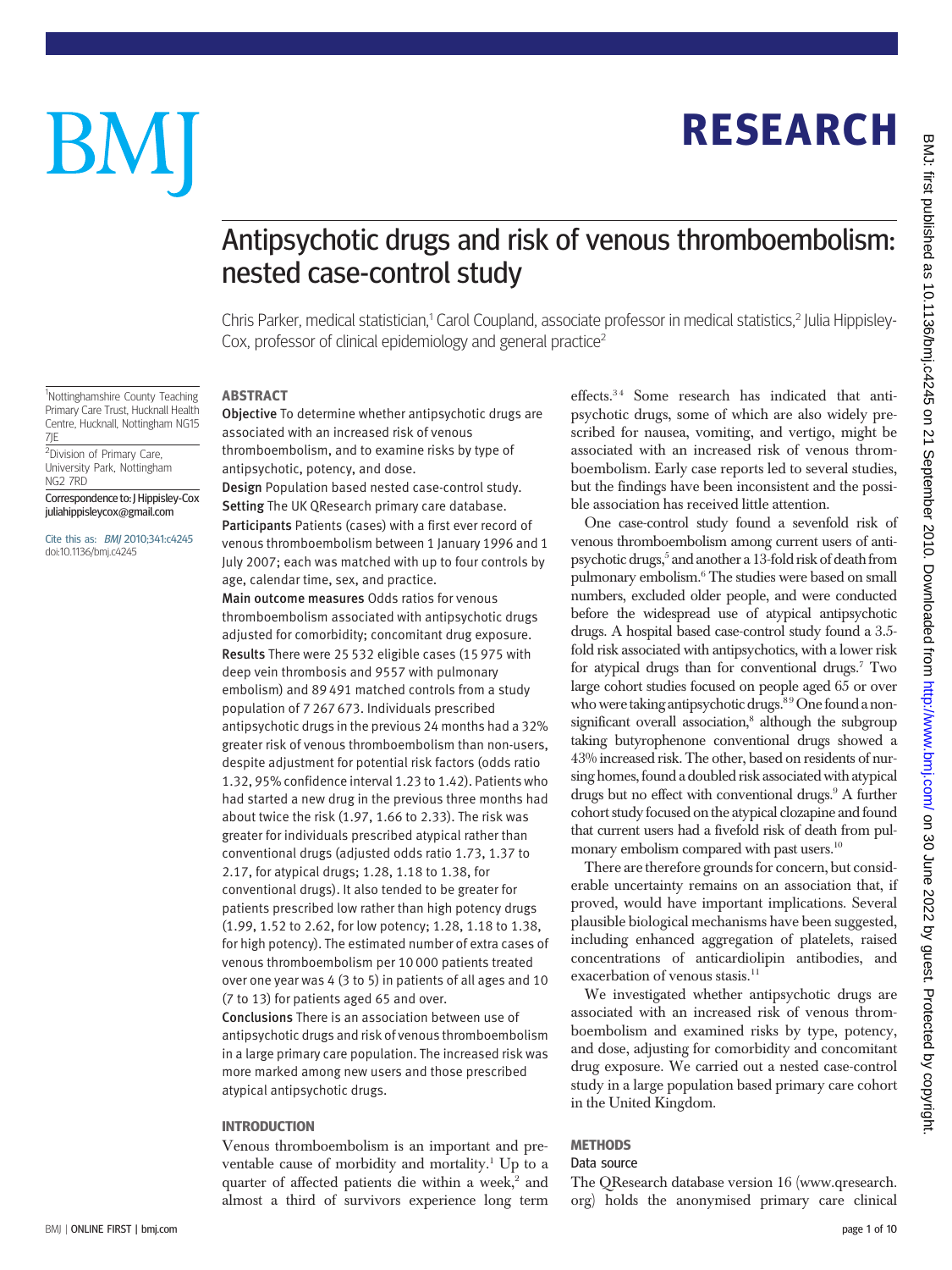records of over 11 million people registered at any time in the past 16 years with 525 UK general practices. The database includes data on patients' demographics, characteristics, consultations, symptoms, diagnoses, referrals, results of investigations, and prescribed drugs. It has been subject to detailed analyses including age-sex distributions, birth rates, death rates, and consultation rates and shows good correspondence with other sources.12 Recording of clinical diagnoses including psychotic illness<sup>13</sup> and venous thromboembolism<sup>14</sup> has good levels of completeness and accuracy in UK general practice databases.

#### Study population

The study population consisted of an open cohort of patients registered with participating practices between 1 January 1996 and 1 July 2007. Cases were all patients aged between 16 and 100 with a first ever record of venous thromboembolism (deep vein thrombosis or pulmonary embolism) during the study period, including postmortem diagnoses, identified from computer recorded Read codes (diagnostic codes) for venous thromboembolism recorded within the patient's electronic record.

We used incidence density sampling to identify up to four controls for each case, matched by single year of age, calendar time, sex, and practice. All controls were alive and registered with the practice at the date of the first recorded diagnosis of venous thromboembolism in their matched case: this was the index date for each case and their controls. Controls had no diagnosis of venous thromboembolism in their record up to this date.

#### Exclusions

Potential participants (cases and controls) were excluded if they had less than 24 months of data before the index date or if area census data on socioeconomic status were missing from their record (usually temporary residents). Controls were excluded if they had had any prescriptions for warfarin before the index date, as this could be treatment for a previous, unrecorded venous thromboembolism. For cases, prescriptions for warfarin in the six weeks before diagnosis of venous thromboembolism did not trigger exclusion as they could plausibly be treatment for the index event itself. Cases in which there was any use of warfarin earlier than this six week period, however, were excluded.

#### Data

We extracted demographic information including year of birth, sex, and fifths of Townsend score (a measure of socioeconomic status), together with the most recent body mass index (BMI) and smoking status before the index date. Individuals were coded as having schizophrenia, bipolar disorder, and/or dementia if these diagnoses were recorded before the index date. We extracted data recorded before the index date on comorbid conditions that could increase the risk of venous thromboembolism (coronary heart disease,

cardiac failure, stroke, cancer, inflammatory bowel disease, liver disease, varicose veins, gastrointestinal bleed, Parkinson's disease, renal disease, asthma, diabetes, hypertension, hyperlipidaemia).<sup>11516</sup> For several events associated with increased risk in the short term (hip surgery, hip or lower limb fractures, acute infections, pregnancy),<sup>11516</sup> we extracted data for the six months before the index date. We also extracted information on whether there was any computer recorded evidence of a hospital admission in the preceding 31-183 days (admissions in the preceding 30 days might have been for the thrombosis itself) and included this in the analysis as a binary variable.

We assessed exposure to drugs on the basis of prescriptions on or before the index date. For the exposures of primary interest (antipsychotics, BNF, chapters 4.2.1 and 4.2.2), full prescription data were collected, including drug name, formulation, dose instructions, and date. For some drugs that increase risk of venous thromboembolism (oral contraceptives and hormone replacement therapy,<sup>1617</sup> tamoxifen<sup>18</sup>) and other commonly used drugs (statins, non-steroidal anti-inflammatory drugs (NSAIDs), aspirin, antimanics), we recorded only whether any prescriptions were issued in the 24 months before the index date.

#### Statistical methods

The analyses were conducted in Stata version 9.2. Each individual was classified for exposure to antipsychotics as a current user (one or more prescriptions within three months before index date); recent user (four and 12 months before); past user (13 and 24 months before); or not exposed within the previous 24 months. We subclassified current users as new users (prescription for antipsychotic during the three months before the index date, after at least 12 months with no prescription for that antipsychotic) or as continuing users. Exposure during the past 24 months was also classified according to type (conventional only, atypical only, both) and potency (high potency only, low potency only, or both, with high potency defined as equivalent dose of more than 100 mg chlorpromazine).When possible, we calculated the daily dose equivalent of each script and classified individuals as low dose only  $(\leq 25\%$  of maximum recommended in BNF), medium/low dose (under maximum), or any high dose (maximum and over). The number of different antipsychotic drugs prescribed to each individual, and the number of scripts each received, were ascertained.

Patients with more than one mental health indication were categorised according to a hierarchy: schizophrenia, bipolar disorder without schizophrenia, and dementia without schizophrenia or bipolar disorder. BMI values outside the range 15-50 were treated as missing.

#### Case-control analyses

We undertook multiple conditional logistic regression to estimate the odds ratio (with 95% confidence interval) for risk of venous thromboembolism associated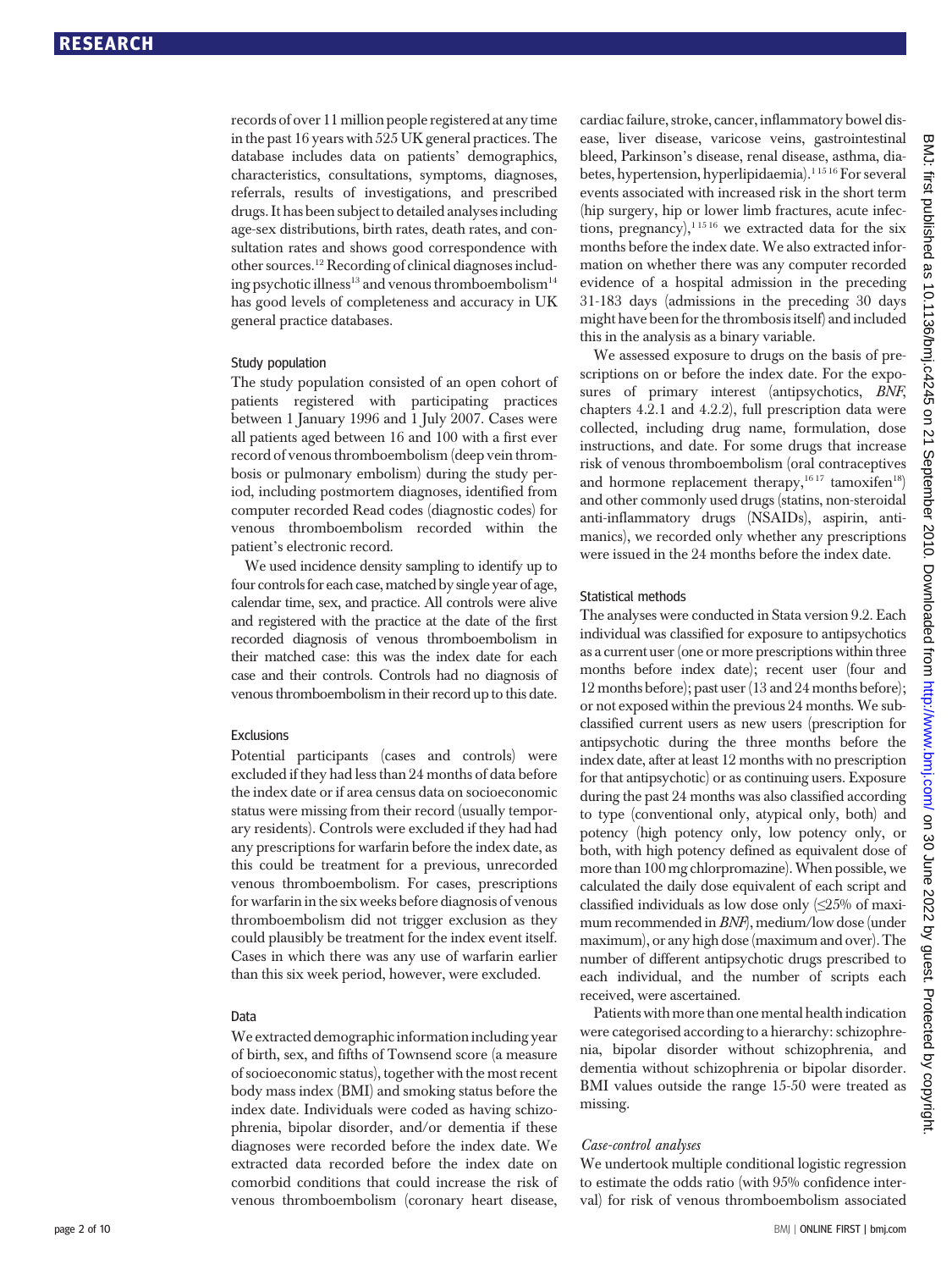| ombochibodishi in Quescaren primary care aatabase |                 |                         |                                    |  |  |
|---------------------------------------------------|-----------------|-------------------------|------------------------------------|--|--|
| Age (years)                                       | No of<br>events | Person years<br>at risk | Incidence/<br>100 000 person years |  |  |
| Women:                                            |                 |                         |                                    |  |  |
| 16-24                                             | 248             | 767725                  | 32                                 |  |  |
| 25-34                                             | 1381            | 2 663 258               | 52                                 |  |  |
| 35-44                                             | 1642            | 2 733 104               | 60                                 |  |  |
| 45-54                                             | 1887            | 2 297 636               | 82                                 |  |  |
| 55-64                                             | 2651            | 1948580                 | 136                                |  |  |
| 65-74                                             | 3523            | 1 522 939               | 231                                |  |  |
| 75-84                                             | 4155            | 1 176 311               | 353                                |  |  |
| $\geq 85$                                         | 2107            | 522421                  | 403                                |  |  |
| Total                                             | 17594           | 13 631 973              | 129                                |  |  |
| Men:                                              |                 |                         |                                    |  |  |
| 16-24                                             | 94              | 737 655                 | 13                                 |  |  |
| 25-34                                             | 841             | 2 651 541               | 32                                 |  |  |
| 35-44                                             | 1354            | 2879488                 | 47                                 |  |  |
| 45-54                                             | 1812            | 2 392 848               | 76                                 |  |  |
| 55-64                                             | 2784            | 1978988                 | 141                                |  |  |
| 65-74                                             | 3477            | 1 394 184               | 249                                |  |  |
| 75-84                                             | 2812            | 813 588                 | 346                                |  |  |
| 285                                               | 844             | 222 328                 | 380                                |  |  |
| Total                                             | 14018           | 13 070 621              | 107                                |  |  |
| Total                                             | 31 612          | 26 702 594              | 118                                |  |  |

Table 1 | Age-sex incidence rates for venous thromboembolism in QResearch primary care database

with any use of antipsychotics in the 24 months before the index date. The odds ratios are unbiased estimates of rate ratios as we used incidence density sampling to select controls. Odds ratios and 95% confidence intervals were estimated for subgroups based on timing, type, potency, duration, and dose of antipsychotics and for individual antipsychotics with a sufficiently high level of use. We compared the risk for current antipsychotic users (prescriptions in the previous three months) between new users and continuing users.

The analyses were adjusted for socioeconomic status, the comorbidity and drug variables listed above, and the number of complete months of data before the index date. Adjustment was not initially made for smoking or BMI, because of missing data, but after we imputed missing values we repeated the analyses with these variables added to the models. We tested for interactions between use of antipsychotics and age, sex, socioeconomic status, BMI, smoking status, and category of mental health.

We repeated the main analyses twice. The first analysis was restricted to idiopathic venous thromboembolism, and cases and controls with major risk factors for venous thromboembolism (previous cancer, coronary heart disease, stroke, congestive cardiac failure; hip surgery, hip or lower limb fracture, or pregnancy within the previous six months) were excluded. We then excluded individuals with diagnoses of manic depression or schizophrenia.

We calculated the numbers needed to harm per year by applying the incidence of first venous thromboembolism and using the adjusted odds ratio from current use of antipsychotic drugs by type, potency, timing, quantity, and dose. We calculated this separately for all patients aged 16 and over and for those aged 65 and over. We also estimated the number of additional cases of venous thromboembolism expected per 10 000 treated patients per year. We calculated approximate 95% confidence intervals for these estimates.

#### Multiple imputation

Multiple imputation was carried out with the Stata ICE programs,19 with all the main analysis variables entered in the prediction equation, together with the matching variables of age, sex, and index year. Five imputed datasets were created and combined for analysis.

#### RESULTS

#### Study population

A total of 453 QResearch practices met the inclusion criteria. The study population consisted of 7 267 673 patients with 26 702 594 person years of observation. We identified 31 612 incident cases of venous thromboembolism, an overall crude rate of 118 per 100 000 person years (table 1, figure). Incidence rates among women rose from 32 per 100 000 person years at age 16-24 to 403 at age 85 and over; for men the corresponding numbers were 13 and 380.

#### Cases and controls

The 31 612 cases were matched to 125 559 controls. We excluded 6016 cases (19%) and 17 595 controls (14%), principally because they had less than 24 months of data before the index date (table 2). Cases without any matched controls, and controls without a matched case, were then excluded, leaving 25 532 eligible cases (15 975 with deep vein thrombosis and 9557 with pulmonary embolism) and 89 491 eligible controls.

Table 3 shows that cases were more likely than controls to have a high BMI and marginally more likely to live in an area of socioeconomic deprivation. Overall, the prevalence of relevant mental health conditions



Incidence of venous thromboembolism per 100 000 person years by sex and age, with error bars representing 95% confidence intervals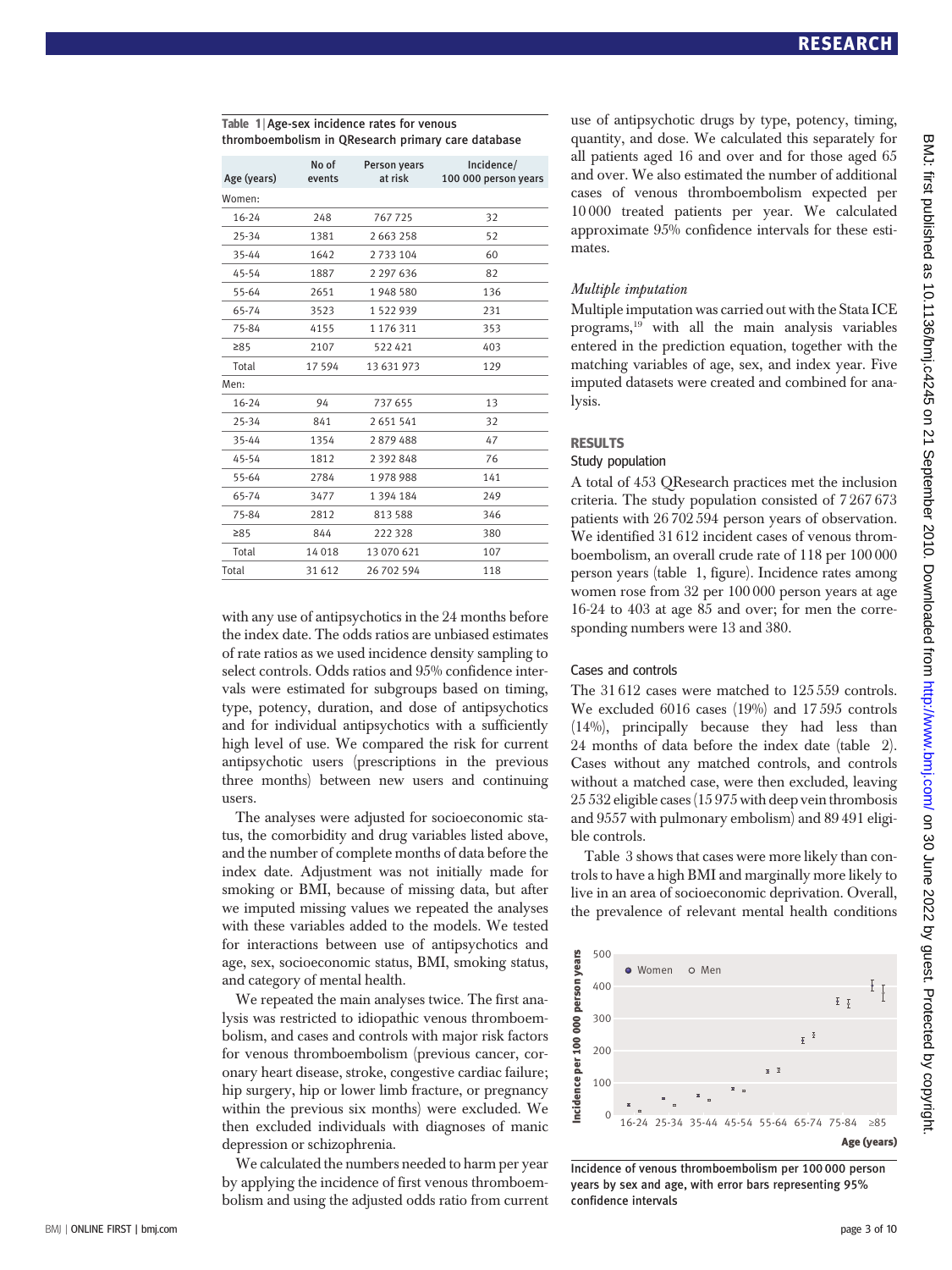Table 2 <sup>|</sup> Eligibility of cases (patients with first ever record of venous thromboembolism) and matched controls. Figures are numbers (percentages) of individuals

|                                      | Cases         | Controls      |
|--------------------------------------|---------------|---------------|
| <b>Extracted from QResearch</b>      | 31 612        | 125 559       |
| Excluded:                            |               |               |
| <24 months of data before index date | 3648 (11.5)   | 11 543 (9.2)  |
| Missing socioeconomic status         | 494(1.6)      | 2590(2.1)     |
| Previous use of warfarin             | 1874 (5.9)    | 3462 (2.8)    |
| Matched case or controls excluded    | 64(0.2)       | 18 473 (14.7) |
| Eligible                             | 25 532 (80.8) | 89 491 (71.3) |

was 0.4% for schizophrenia, 0.3% for bipolar disorder, and 1.0% for dementia; eight cases and 31 controls had more than one of these. All the suggested risk factors for venous thromboembolism were more prevalent among cases than controls. For many conditions the difference was small, but there was a greater disparity for cancer and for recent fractures, hip surgery, and acute infections. The use of drugs that could increase risk of venous thromboembolism (oral contraceptives, hormone replacement therapy, tamoxifen) was more common among cases than controls.

#### Risk associated with antipsychotics

New users—Table 4 shows that 2126 cases (8.3%) and 4752 controls (5.3%) had received an antipsychotic drug in the previous 24 months. Overall, antipsychotic users had a 32% greater risk of venous thromboembolism than non-users (adjusted odds ratio 1.32, 95% confidence interval 1.23 to 1.42). Among antipsychotic users, 38% were classed as current users (a script within the previous three months): their increase in risk was 56% (1.56, 1.39 to 1.75) compared with 36% for recent users (1.36, 1.20 to 1.54); for past users the risk was not significantly increased (1.04, 0.91 to 1.18). Among current antipsychotic users, 15% had started a new drug within the three months before the index date, and this group of new users showed a greater increase in risk than continuing users  $(1.97, 1.66$  to  $2.33$ , for new users; 1.29, 1.11 to 1.51, for continuing users).

Dose and type of antipsychotic—Table 4 also shows that 87% of controls (4156/4752) of those prescribed antipsychotics had received only conventional drugs, 90% (4293/4752) had received only high potency drugs, and 51% (2404/4752) had received only a single prescription in the past 24 months; 6% (256) of those taking antipsychotics had changed to a different antipsychotic drug, and 1% (44) had received the maximum daily dose (or greater) of any antipsychotic.

Atypical v conventional—The risk was greater for individuals prescribed atypical drugs rather than conventional drugs (adjusted odds ratios 1.73, 1.37 to 2.17, for atypical; 1.28, 1.18 to 1.38, for conventional). It was also greater for patients prescribed low rather than high potency drugs (1.99, 1.52 to 2.62, for low potency; 1.28, 1.18 to 1.38, for high potency).

Number of prescriptions—The risk was marginally higher for individuals receiving more than 12 scripts in the past 24 months (adjusted odds ratio 1.44, 1.18 to 1.75), but those receiving only one had a significantly higher risk than those receiving none (1.32, 1.17 to 1.49).

Multiple drugs—Individuals prescribed two or more different antipsychotics had a greater risk than those receiving one (adjusted odds ratio 1.99, 1.49 to 2.65, for two or more drugs; 1.29, 1.20 to 1.39, for one drug).

Dose response and route of delivery-There was an apparent dose-response gradient, but individuals receiving medium or high dose scripts were also more likely to have received two or more different drugs and to have received atypical drugs rather than conventional drugs. When we added the number of drugs or the types of antipsychotics to the models there was no significant relation between dose and risk. Individuals receiving any scripts for injections (short acting or depot) showed a substantially higher risk (adjusted odds ratio 3.24, 2.04 to 5.17) than individuals receiving only oral drugs or suppositories (1.30, 1.20 to 1.40), but the numbers receiving injections were small.

Individual drugs—The most commonly prescribed drug was prochlorperazine, a high potency phenothiazine, which, in addition to treating psychosis, is commonly prescribed for nausea, vomiting, and vertigo. Prochlorperazine was prescribed for 5133 individuals, 75% of the total number who had taken antipsychotics, and for 3243 of these only a single script had been given (not tabulated). The other most commonly prescribed drugs were (in order) risperidone, haloperidol, olanzapine, chlorpromazine, trifluoperazine, and quetiapine (table4). Separate odds ratios were estimated for exposure to these drugs, and the highest risks were found among individuals prescribed quetiapine, chlorpromazine, and haloperidol (adjusted odds ratio 2.81 (1.75 to 4.50), 1.77 (1.27 to 2.48), and 2.17 (1.55 to 3.02), respectively).

Sensitivity analyses—All the results were similar when we carried out analyses on individuals having excluded those with either schizophrenia or manic depression and having excluded those with major risk factors for venous thromboembolism (see appendix on bmj.com for full results).

Missing data—Data on smoking or BMI, or both, were missing for 6534 cases (25.6%) and 25 720 controls (28.7%): they were marginally more likely to be men and to live in an area of social deprivation than those with complete data. Odds ratios based on the imputed datasets, with smoking and BMI added to the adjustment variables, were close to the ones reported in table 4. For example, the overall odds ratios after imputation were 1.32 (1.24 to 1.40) for any antipsychotic use in the previous 24 months, 1.57 (1.43 to 1.72) for current use, 1.31 (1.19 to 1.46) for recent use, and 1.06 (0.95 to 1.18) for past use.

Confounding variables—Table 5 shows associations between risk of venous thromboembolism and the variables treated as potential confounders, adjusted for each other and for any use of antipsychotics in the previous 24 months. We used the imputed datasets so that smoking and BMI could be included, and the table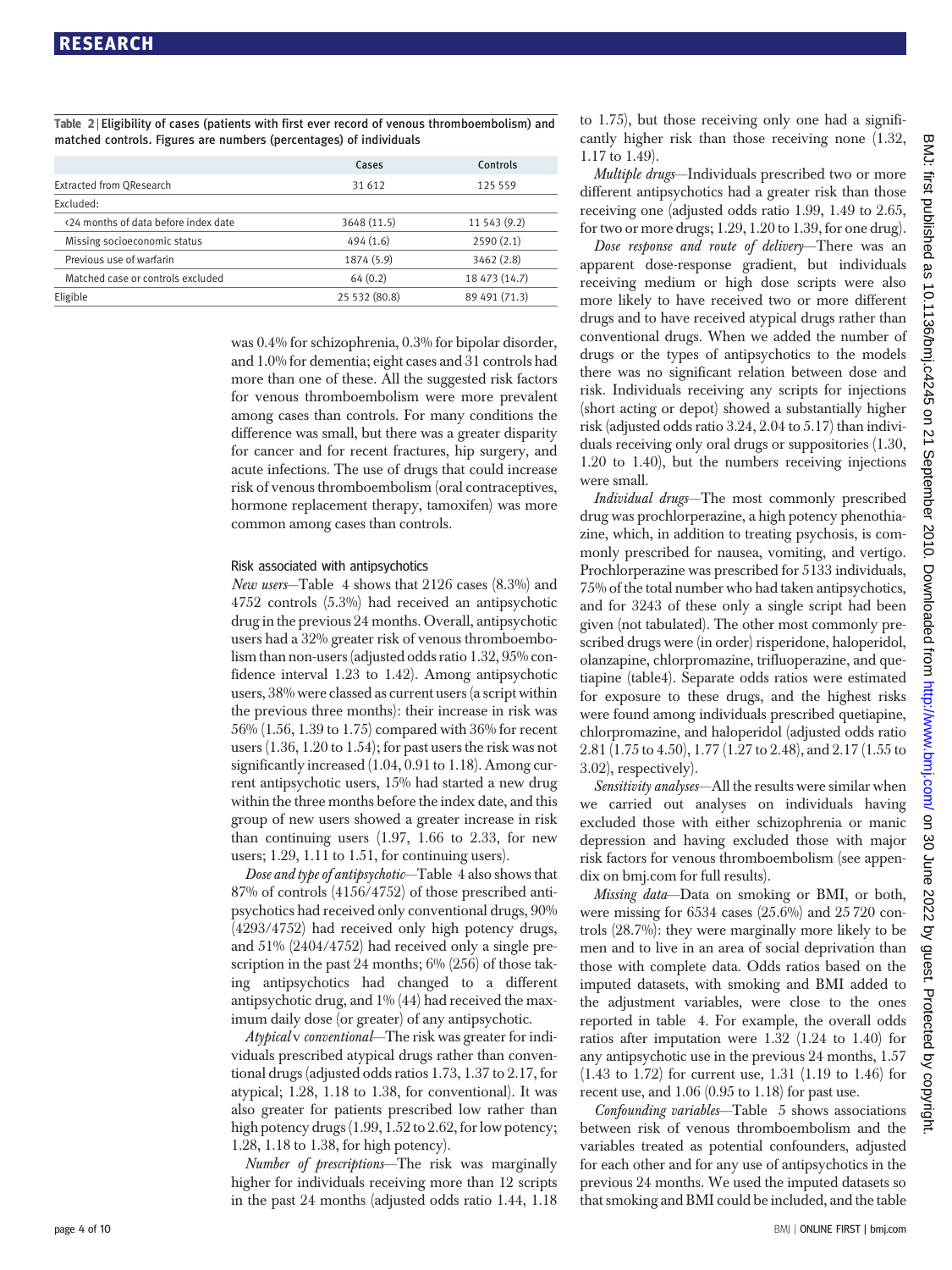Table 3 | Characteristics of cases (patients with first ever record of venous thromboembolism) and matched controls at index date. Figures are numbers (percentages) unless stated otherwise

| Characteristic                                    | Cases (n=25 532) | Controls (n=89 491) |
|---------------------------------------------------|------------------|---------------------|
| Men                                               | 11 318 (44.3)    | 39 521 (44.2)       |
| Women                                             | 14 214 (55.7)    | 49 970 (55.8)       |
| Median (IQR) age (years)                          | 67 (53-77)       | 67 (53-77)          |
| Smoking status:                                   |                  |                     |
| Current smoker                                    | 4701 (18.4)      | 14901 (16.7)        |
| Not current smoker                                | 17531 (68.7)     | 59130 (66.1)        |
| Smoking status not recorded                       | 3300 (12.9)      | 15460 (17.3)        |
| Body mass index (BMI):                            |                  |                     |
| Not overweight (15.0-24.9)                        | 6454 (25.3)      | 28108 (31.4)        |
| Overweight (25.0-29.9)                            | 7390 (28.9)      | 24869 (27.8)        |
| Obese (30-50)                                     | 5629 (22.0)      | 12527 (14.0)        |
| No valid BMI recorded                             | 6059 (23.7)      | 23987 (26.8)        |
| Fifth of socioeconomic status:                    |                  |                     |
| 1 (least deprived)                                | 5798 (22.7)      | 21 898 (24.5)       |
| 2                                                 | 5110 (20.0)      | 19 205 (21.5)       |
| 3                                                 | 5233 (20.5)      | 18 592 (20.8)       |
| 4                                                 | 5178 (20.3)      | 16 868 (18.8)       |
| 5 (most deprived)                                 | 4213 (16.5)      | 12 928 (14.4)       |
| Median (IQR) months of previous data              | 164 (91-297)     | 167 (94-303)        |
| Mental health conditions*:                        |                  |                     |
| Schizophrenia                                     | 121(0.5)         | 325 (0.4)           |
| Bipolar disorder                                  | 73(0.3)          | 198 (0.2)           |
| Dementia                                          | 327 (1.3)        | 826 (0.9)           |
| None of the above                                 | 25 011 (98.0)    | 88 142 (98.5)       |
| Comorbidities:                                    |                  |                     |
| Coronary heart disease                            | 3502 (13.7)      | 8982 (10.0)         |
| Congestive cardiac failure                        | 1553(6.1)        | 2546 (2.8)          |
| Stroke or transient ischaemic attack              | 1861(7.3)        | 4235 (4.7)          |
| Any cancer                                        | 3613 (14.2)      | 4119 (4.6)          |
| Inflammatory bowel disease                        | 349 (1.4)        | 715 (0.8)           |
| Chronic liver disease                             | 134(0.5)         | 279(0.3)            |
| Varicose veins                                    | 1096 (4.3)       | 2380 (2.7)          |
| Peptic ulcer with complications                   | 586 (2.3)        | 1330 (1.5)          |
| Parkinson's disease                               | 241(0.9)         | 563(0.6)            |
| Chronic renal disease                             | 300(1.2)         | 421 (0.5)           |
| Asthma                                            | 3225 (12.6)      | 7869 (8.8)          |
| <b>Diabetes</b>                                   | 1951 (7.6)       | 5774 (6.5)          |
| Hypertension                                      | 7671 (30.0)      | 24 291 (27.1)       |
| Hyperlipidaemia                                   | 1458 (5.7)       | 4696 (5.2)          |
| Events in previous six months:                    |                  |                     |
| Hip operation                                     | 802 (3.1)        | 228(0.3)            |
| Leg or hip fracture                               | 806 (3.2)        | 224(0.3)            |
| Acute infection                                   | 4201 (16.5)      | 7022 (7.8)          |
| Pregnancy                                         | 390 (1.5)        | 427 (0.5)           |
| Hospital admission in past 31-183 days            | 965 (3.7)        | 1238 (1.38)         |
| Use of medications in previous 24 months:         |                  |                     |
| <b>Statins</b>                                    | 3279 (12.8)      | 10 760 (12.0)       |
| NSAIDs (traditional or COX 2)                     | 13 574 (53.2)    | 34 343 (38.4)       |
| Aspirin                                           | 5659 (22.2)      | 15 829 (17.7)       |
| Oral contraceptive (combined or progestogen only) | 1088 (4.3)       | 2930 (3.3)          |
| Hormone replacement therapy                       | 1402 (5.5)       | 4015 (4.5)          |
| Tamoxifen                                         | 651(2.5)         | 738 (0.8)           |
| Antimanics                                        | 322 (1.3)        | 574 (0.6)           |

IQR=interquartile range; BMI=body mass index; NSAIDs=non-steroidal anti-inflammatory drugs; COX 2=cyclooxygenase-2 selective.

\*Patients with more than one mental health diagnosis shown in one group only according to hierarchy of schizophrenia, bipolar disorder, dementia.

shows significant associations with risk for both these variables and socioeconomic status. Individuals with a diagnosis of dementia were at higher risk than those with schizophrenia, bipolar disorder, or none of these conditions. Most of the comorbidities and health events considered as potential risk factors were associated with a relatively small increase in risk, but there was a more than threefold increase associated with cancer and about a 13-fold increase associated with recent surgery or fractures. Individuals prescribed statins or aspirin in the past 24 months had a lower risk of venous thromboembolism, and those prescribed NSAIDS, oral contraceptives, hormone replacement therapy, tamoxifen, or anti-manics had a higher risk.

Interactions—Inclusion of interaction terms showed that the risk associated with antipsychotic use did not differ significantly between subgroups based on age, sex, socioeconomic status, BMI, or mental health category. Smokers had a higher risk related to antipsychotics than non-smokers: the adjusted odds ratio for antipsychotic use was 1.68 (1.45 to 1.93) among smokers and  $1.27$  (1.18 to 1.36) among non-smokers.

Numbers needed to harm—Table 6 shows the numbers needed to treat to harm (NNH) for each category of antipsychotic use and the number of excess cases per 10 000 patients treated over a year for all patients aged over 16 and for those aged 65 years and older. For example, the NNH for any antipsychotic use in the past 24 months for patients aged 65 year and older was 1044 (795 to 1452); for new users in the past three months it was 344 (251 to 506); and for continuing users it was 1152 (655 to 3037). The corresponding numbers of excess cases of venous thromboembolism per 10 000 treated patients were  $10$  (7 to 13),  $29$  (20 to 40), and  $9$  (3) to 15), respectively.

#### **DISCUSSION**

#### Summary of main findings

This nested case-control study, based on the primary care clinical records of 115 000 people in the UK, found a 32% increased risk of venous thromboembolism for individuals prescribed antipsychotic drugs in the past 24 months. The increase in risk was 56% for individuals with any antipsychotic use in the past three months, and 97% for those who had newly started on an antipsychotic in the past three months. The absolute risks, however, were low, with an excess of four extra cases of venous thromboembolism per 10 000 patients treated over one year in patients of all ages, and 10 for patients aged 65 and over.

#### Methodological considerations and strengths

The study was based on the primary care records of a large and representative population cohort, avoiding bias from selection, non-response, or poor recall. General practices in the UK have good levels of accuracy and completeness in recording clinical diagnoses and prescribed drugs,<sup>20</sup> and practices that contribute to primary care databases such as QResearch are thought to perform even better.21 The recorded clinical diagnoses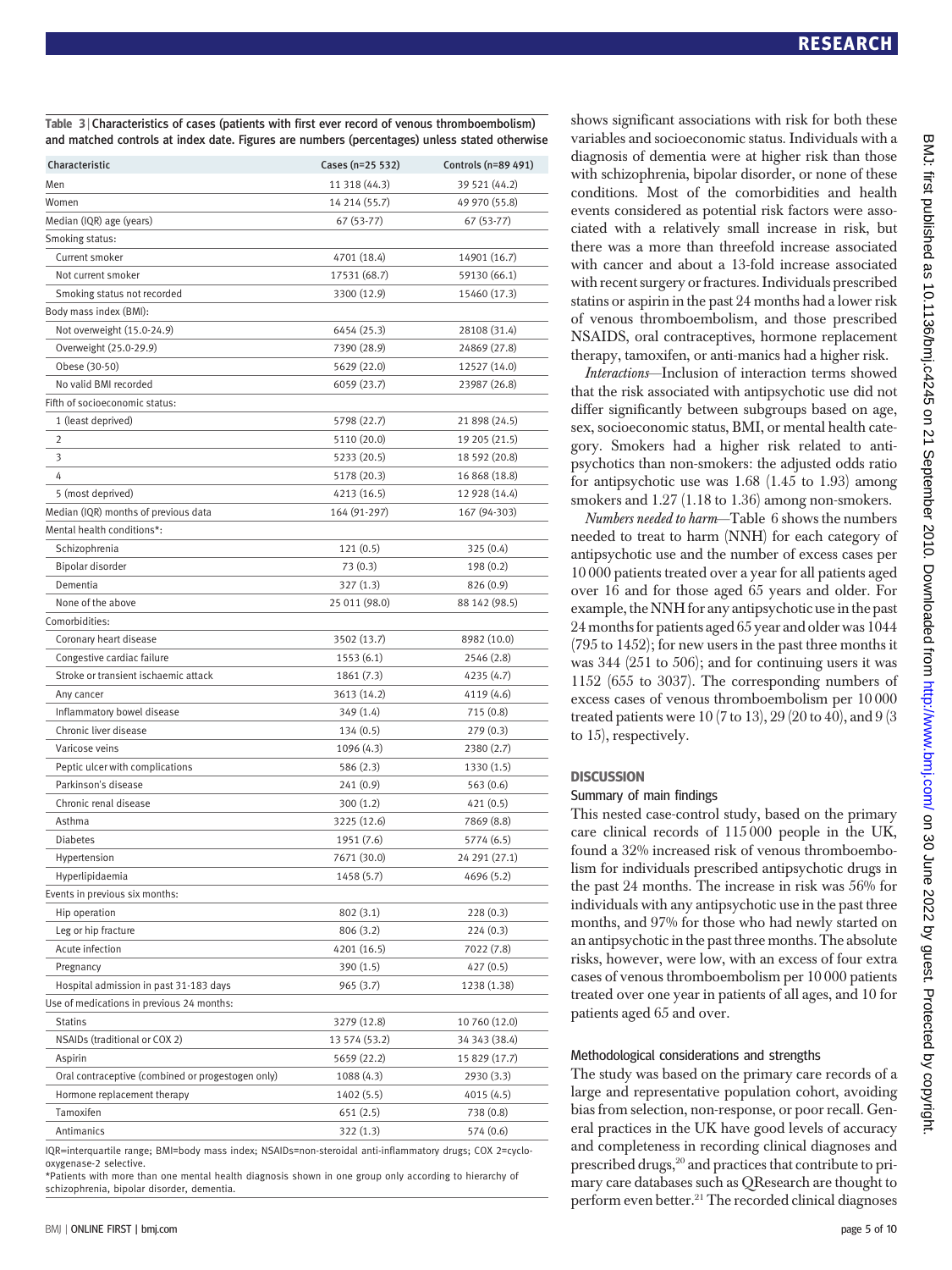Table 4 <sup>|</sup> Complete case analysis for exposure to antipsychotic medication in past 24 months, and odds ratios for venous thromboembolism associated with antipsychotic use in all patients

| Antipsychotic exposure                        | No (%) of cases<br>$(n=25 532)$ | No (%) of controls<br>$(n=89 491)$ | Unadjusted odds ratio<br>and 95% CI | Adjusted* odds ratio<br>(95% CI) |
|-----------------------------------------------|---------------------------------|------------------------------------|-------------------------------------|----------------------------------|
| Any antipsychotic use:                        |                                 |                                    |                                     |                                  |
| No§                                           | 23 406 (91.7)                   | 84 739 (94.7)                      | 1.00                                | 1.00                             |
| Yes                                           | 2126 (8.3)                      | 4752 (5.3)                         | 1.62 (1.52 to 1.73)                 | 1.32 (1.23 to 1.42)              |
| Timing of antipsychotic use:                  |                                 |                                    |                                     |                                  |
| Current (within past 3 months)                | 910 (3.6)                       | 1719 (1.9)                         | 1.95 (1.76 to 2.16)                 | 1.56 (1.39 to 1.75)              |
| New user                                      | 440 (1.7)                       | 585 (0.7)                          | 2.55 (2.19 to 2.97)                 | 1.97 (1.66 to 2.33)              |
| Continuing user                               | 470 (1.8)                       | 1134(1.3)                          | 1.59 (1.39 to 1.82)                 | 1.29 (1.11 to 1.51)              |
| Recent (4-12 months before)                   | 677(2.7)                        | 1481 (1.7)                         | 1.68 (1.50 to 1.88)                 | 1.36 (1.20 to 1.54)              |
| Past (13-24 months before)                    | 539(2.1)                        | 1552 (1.7)                         | 1.23 (1.09 to 1.38)                 | 1.04 (.911 to 1.18)              |
| Types of antipsychotic received:              |                                 |                                    |                                     |                                  |
| Conventional only                             | 1817(7.1)                       | 4156 (4.6)                         | 1.58 (1.48 to 1.70)                 | 1.28 (1.18 to 1.38)              |
| Atypical only                                 | 221(0.9)                        | 462(0.5)                           | 1.74 (1.42 to 2.14)                 | 1.73 (1.37 to 2.17)              |
| Conventional and atypical                     | 88(0.3)                         | 134(0.1)                           | 2.47 (1.71 to 3.57)                 | 1.77 (1.16 to 2.69)              |
| Potency of antipsychotics received:           |                                 |                                    |                                     |                                  |
| Low potency only                              | 162(0.6)                        | 316(0.4)                           | $2.51(1.96 \text{ to } 3.20)$       | 1.99 (1.52 to 2.62)              |
| High potency only                             | 1875 (7.3)                      | 4293 (4.8)                         | 1.55 (1.45 to 1.66)                 | 1.28 (1.18 to 1.38)              |
| Low and high potency                          | 89(0.3)                         | 143(0.2)                           | 2.31 (1.65 to 3.24)                 | 1.67 (1.14 to 2.45)              |
| No of antipsychotic scripts received:         |                                 |                                    |                                     |                                  |
| $\mathbf{1}$                                  | 1092 (4.3)                      | 2404 (2.7)                         | 1.59 (1.46 to 1.74)                 | 1.30 (1.18 to 1.43)              |
| $2 - 12$                                      | 729 (2.9)                       | 1639(1.8)                          | $1.63(1.46 \text{ to } 1.82)$       | 1.32 (1.17 to 1.49)              |
| $\geq$ 13                                     | 305(1.2)                        | 709 (0.8)                          | 1.70 (1.43 to 2.01)                 | 1.44 (1.18 to 1.75)              |
| No of different antipsychotic drugs received: |                                 |                                    |                                     |                                  |
| 1                                             | 1952 (7.6)                      | 4496 (5.0)                         | 1.57 (1.46 to 1.68)                 | 1.29 (1.20 to 1.39)              |
| $\geq$ 2                                      | 174(0.7)                        | 256(0.3)                           | $2.73(2.11 \text{ to } 3.52)$       | 1.99 (1.49 to 2.65)              |
| Dose of received:                             |                                 |                                    |                                     |                                  |
| Low dose scripts only (≤25% maximum)          | 1832 (7.2)                      | 4237 (4.7)                         | 1.56 (1.46 to 1.67)                 | 1.26 (1.17 to 1.36)              |
| Medium dose scripts†                          | 152(0.6)                        | 270(0.3)                           | 1.93 (1.51 to 2.48)                 | 1.68 (1.27 to 2.23)              |
| High dose scripts (≥maximum)‡                 | 27(0.1)                         | 44(0.0)                            | 2.63 (1.41 to 4.90)                 | 2.59 (1.27 to 5.29)              |
| No scripts with calculable daily dose         | 115(0.5)                        | 201(0.2)                           | 2.35 (1.75 to 3.15)                 | 2.15 (1.56 to 2.98)              |
| Mode of delivery:                             |                                 |                                    |                                     |                                  |
| Non-injection modes only                      | 2057(8.1)                       | 4690 (5.2)                         | 1.58 (1.48 to 1.69)                 | 1.30 (1.20 to 1.40)              |
| Any by injection                              | 69(0.3)                         | 62(0.1)                            | 4.56 (2.98 to 6.98)                 | 3.24 (2.04 to 5.17)              |
| Prochlorperazine (conventional, high potency) | 1525 (6.0)                      | 3608 (4.0)                         | 1.50 (1.40 to 1.62)                 | 1.22 (1.13 to 1.33)              |
| Risperidone (atypical, high potency)          | 148 (0.6)                       | 293(0.3)                           | 1.41 (1.07 to 1.85)                 | 1.24 (.916 to 1.68)              |
| Haloperidol (conventional, high potency)      | 149(0.6)                        | 203(0.2)                           | 3.36 (2.50 to 4.50)                 | $2.17(1.55 \text{ to } 3.02)$    |
| Olanzapine (atypical, high potency)           | 102(0.4)                        | 223(0.2)                           | 1.63(1.21 to 2.20)                  | 1.49 (1.07 to 2.08)              |
| Chlorpromazine (conventional, low potency)    | 113(0.4)                        | 184(0.2)                           | 2.25 (1.67 to 3.02)                 | 1.77 (1.27 to 2.48)              |
| Trifluoperazine (conventional, high potency)  | 82(0.3)                         | 156(0.2)                           | 1.61 (1.13 to 2.29)                 | 1.27 (0.86 to 1.87)              |
| Quetiapine (atypical, low potency)            | 58(0.2)                         | 90(0.1)                            | 3.64 (2.38 to 5.56)                 | 2.81 (1.75 to 4.50)              |

\*Adjusted for socioeconomic status, mental health indication, months of data, coronary heart disease, congestive heart failure, stroke or transient ischaemic attack, cancer, inflammatory bowel disease, liver disease, varicose veins, peptic ulcer with complications, Parkinson's disease, chronic renal disease, asthma, diabetes, hypertension, hyperlipidaemia, hip operation, fracture, pregnancy, acute infection, hospital admission in past 31-183 days, statins, NSAIDs, aspirin, oral contraceptives, hormone replacement therapy, tamoxifen, antimanic drug.

†Includes individuals with both medium and low dose scripts.

‡Individuals in high dose category might also have received medium or low dose scripts, or both. §Reference category for all odds ratios.

of venous thromboembolism were not independently verified for the study, but in other studies the inclusion of "possible" venous thromboembolism cases did not alter the estimates based on confirmed cases.<sup>1422</sup> The observed incidence rate in our population was close to the 117 per  $100000$  reported elsewhere.<sup>23</sup>

We adjusted for many potential confounding factors, including comorbidities, health events, and drugs. We carried out an alternative analysis restricted to individuals with no major risk factors for venous thromboembolism because inclusion of non-idiopathic cases can bias an estimate towards the null.<sup>24</sup> We found little difference between the estimates based on all individuals (with adjustment for risk factors) and those based on individuals without major risk factors. Clinicians prescribing antipsychotics might have no current perception of thrombotic risk and therefore do not take an individual's other thrombotic risk factors into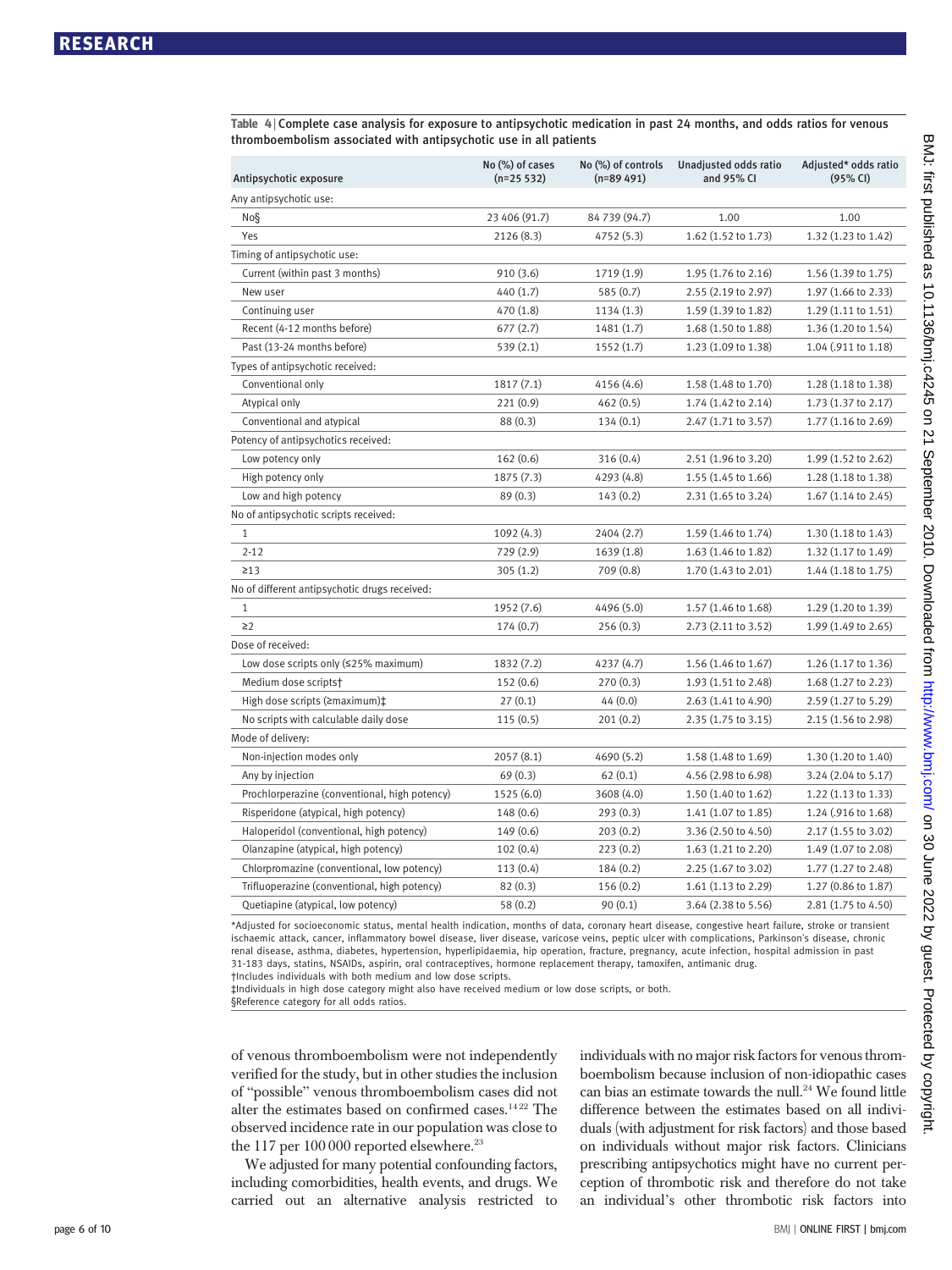| Exposure/confounder                               | Adjusted odds ratio* (95% CI) | P value |
|---------------------------------------------------|-------------------------------|---------|
| Socioeconomic status (fifth of Townsend score):   |                               |         |
| 1 (least deprived)                                | 1.0                           |         |
| $\overline{2}$                                    | 0.98 (0.93 to 1.03)           | 0.365   |
| 3                                                 | 1.03 (0.98 to 1.08)           | 0.204   |
| 4                                                 | 1.10(1.05 to 1.16)            | (0.001) |
| 5 (most deprived)                                 | 1.19 (1.12 to 1.27)           | 0.001   |
| Smoking:                                          |                               |         |
| Not current smoker                                | 1.0                           |         |
| Current smoker                                    | 1.31 (1.24 to 1.39)           | 0.001   |
| Body mass index (BMI):                            |                               |         |
| 15-24.9                                           | 1.0                           |         |
| 25-29.9 (overweight)                              | 1.31 (1.25 to 1.36)           | 0.001   |
| 30-50 (obese)                                     | 1.92 (1.83 to 2.01)           | 0.001   |
| Mental health conditions:                         |                               |         |
| None                                              | 1.0                           |         |
| Schizophrenia                                     | 1.34 (1.15 to 1.55)           | 0.001   |
| Bipolar disorder                                  | 1.22 (0.91 to 1.65)           | 0.186   |
| Dementia                                          | 1.20 (0.95 to 1.51)           | 0.126   |
| Comorbidities and health events:                  |                               |         |
| Coronary heart disease                            | 1.34 (1.15 to 1.55)           | 0.001   |
| Congestive cardiac failure                        | $1.22(0.91 \text{ to } 1.65)$ | 0.001   |
| Stroke or transient ischaemic attack              | 1.20 (0.95 to 1.51)           | (0.001) |
| Any cancer                                        | 1.34 (1.15 to 1.55)           | 0.001   |
| Inflammatory bowel disease                        | $1.22(0.91 \text{ to } 1.65)$ | 0.001   |
| Chronic liver disease                             | $1.20(0.95 \text{ to } 1.51)$ | 0.002   |
| Varicose veins                                    | 1.34 (1.15 to 1.55)           | 0.001   |
| Peptic ulcer with complications                   | $1.22(0.91 \text{ to } 1.65)$ | 0.001   |
| Parkinson's disease                               | $1.20(0.95 \text{ to } 1.51)$ | 0.001   |
| Chronic renal disease                             | 1.34 (1.15 to 1.55)           | 0.001   |
| Asthma                                            | $1.22(0.91 \text{ to } 1.65)$ | 0.001   |
| <b>Diabetes</b>                                   | $1.20(0.95 \text{ to } 1.51)$ | 0.274   |
| Hypertension                                      | 1.34 (1.15 to 1.55)           | 0.154   |
| Hyperlipidaemia                                   | $1.22(0.91 \text{ to } 1.65)$ | 0.354   |
| Hip operation in past 6 months                    | $1.20(0.95 \text{ to } 1.51)$ | 0.001   |
| Leg or hip fracture in past 6 months              | 1.34 (1.15 to 1.55)           | 0.001   |
| Pregnancy in past 6 months                        | 1.22 (0.91 to 1.65)           | 0.001   |
| Acute infection in past 6 months                  | $1.20(0.95 \text{ to } 1.51)$ | 0.001   |
| Hospital admission in past 31-183 days            | 1.34 (1.15 to 1.55)           | 0.001   |
| Use of other medications in past 24 months:       |                               |         |
| <b>Statins</b>                                    | 0.78 (0.73 to 0.83)           | 0.001   |
| NSAIDs (traditional or COX 2)                     | 1.78 (1.71 to 1.84)           | 0.001   |
| Aspirin                                           | $0.76(0.72 \text{ to } 0.80)$ | 0.001   |
| Oral contraceptive (combined or progestogen only) | 1.33 (1.21 to 1.47)           | 0.001   |
| Hormone replacement therapy                       | 1.33 (1.23 to 1.44)           | 0.001   |
| Tamoxifen                                         | 1.48 (1.31 to 1.68)           | 0.001   |
| Antimanics                                        | 1.62 (1.39 to 1.89)           | 0.001   |

NSAIDs=non-steroidal anti-inflammatory drugs; COX 2=cyclo-oxygenase-2 selective.

\*Adjusted for all other variables in table, plus number of months of data and any use of antipsychotics in previous 24 months.

> account in the decision. We also carried out an analysis excluding patients with a recorded diagnosis of schizophrenia or manic depression and again found little difference compared with the estimates based on all individuals.

Another strength of our study was that we had access to full prescription details for all antipsychotics, including drug name and formulation, dose instructions, and dates. This enabled us to look in detail at characteristics of the drug exposure in relation to risk. It also allowed for a comparison of risk between new users and those who had taken antipsychotic drugs for longer. Inclusion of all prevalent users can underestimate risks, which occur soon after the start of treatment, $25$  and we found that the risk was highest in the early months, in common with some previous studies.<sup>59</sup>

#### Study limitations

As with all observational studies, our study has limitations. About a quarter of the records had missing data on smoking status or BMI, or both. By imputing values for these variables we were able to ascertain that including them in the models had almost no effect on the estimates. There might have been some confounding by indication as in most patients we were unable to ascertain the reason for prescription of antipsychotics. This makes it difficult to distinguish the effects of the drugs from any effect of the condition for which the drug was prescribed. When we excluded people with schizophrenia or manic depression from the analyses, however, the results were largely unchanged. There could still be residual confounding and the true effect of this group of drugs is probably less than has been estimated in this study.

Our study was based on patients who have access to primary care and excluded any individuals not registered with a general practitioner—for example, those in prisons. In the overall database the most deprived socioeconomic group is marginally under-represented. Even in a dataset of this size, the number of cases and controls exposed to individual drugs was often too small to estimate separate odds ratios. The possibility of residual confounding by indication cannot be ruled out and is a further barrier to making definitive risk comparisons between different drugs. Furthermore, our study wasn't designed to and is not able to offer hypotheses on individual mechanisms in the genesis of thromboembolism for each drug. In terms of the overall findings, however, the fact that past users of antipsychotics showed no significantly increased risk argues that the drugs, rather than any fixed characteristics of those prescribed them, are responsible for the increased risk in current users.

We have presented numbers needed to harm and number of estimated excess cases per 10 000 patients, which provides useful information at a population level. With this study design we were unable to derive individualised measures of absolute risk, which would take account of the patient's characteristics.

#### Study in context of previous studies

Previous studies on antipsychotics and venous thromboembolism had substantial differences in sample and design and produced highly disparate findings. Our case-control study found smaller estimated effects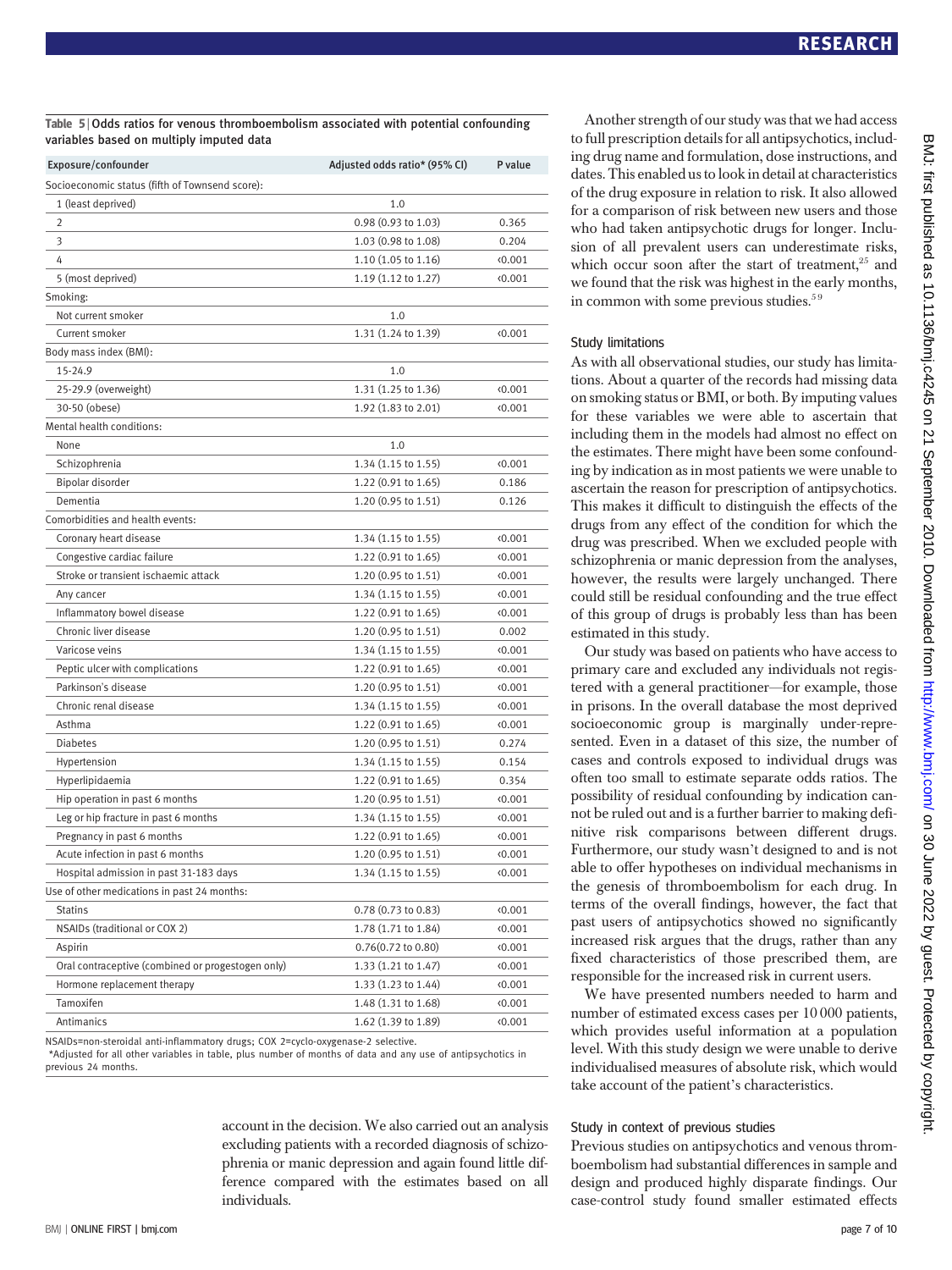Table 6 <sup>|</sup> Numbers needed to harm and excess additional cases of each outcome per 10 000 patients prescribed antipsychotics over one year

|                                                                 | Numbers needed to harm<br>(95% CI) |                     |               | Extra cases per 10 000 treated<br>(95% CI) |  |
|-----------------------------------------------------------------|------------------------------------|---------------------|---------------|--------------------------------------------|--|
| Antipsychotic exposure                                          | All ages                           | Age $\geq 65$       | All ages      | Age $\geq 65$                              |  |
| Any antipsychotic use in past 24 months                         | 2640 (2011 to 3673)                | 1044 (795 to 1452)  | 4(3 to 5)     | 10 (7 to 13)                               |  |
| Timing of antipsychotic use:                                    |                                    |                     |               |                                            |  |
| Current (within last 3 months)                                  | 1508 (1126 to 2166)                | 597 (445 to 857)    | 7 (5 to 9)    | 17 (12 to 22)                              |  |
| New user of antipsychotics within past 3 months                 | 871 (635 to 1280)                  | 344 (251 to 506)    | 11 (8 to 16)  | 29 (20 to 40)                              |  |
| Continuing user of antipsychotics within past<br>3 months       | 2913 (1656 to 7679)                | 1152 (655 to 3037)  | 3(1 to 6)     | 9 (3 to 15)                                |  |
| Recent (4-12 months before)                                     | 2346 (1564 to 4223)                | 928 (619 to 1670)   | 4(2 to 6)     | 11 (6 to 16)                               |  |
| Past (13-24 months before)                                      | <b>NS</b>                          | <b>NS</b>           | <b>NS</b>     | ΝS                                         |  |
| Types of antipsychotic received in past 24 months:              |                                    |                     |               |                                            |  |
| Conventional only                                               | 3017 (2223 to 4693)                | 1193 (879 to 1856)  | 3(2 to 4)     | 8 (5 to 11)                                |  |
| Atypical only                                                   | 1157 (722 to 2283)                 | 458 (286 to 903)    | 9 (4 to 14)   | 22 (11 to 35)                              |  |
| Conventional and atypical                                       | 1097 (500 to 5279)                 | 434 (198 to 2088)   | 9 (2 to 20)   | 23 (5 to 51)                               |  |
| Potency of antipsychotics received in past 24 months:           |                                    |                     |               |                                            |  |
| Low potency only                                                | 853 (521 to 1624)                  | 337 (206 to 642)    | 12 (6 to 19)  | 30 (16 to 48)                              |  |
| High potency only                                               | 3017 (2223 to 4693)                | 1193 (879 to 1856)  | 3(2 to 4)     | 8 (5 to 11)                                |  |
| Low and high potency                                            | 1261 (583 to 6034)                 | 499 (230 to 2386)   | 8 (2 to 17)   | 20 (4 to 43)                               |  |
| No of antipsychotic scripts received in past 24 months:         |                                    |                     |               |                                            |  |
| $\mathbf{1}$                                                    | 2816 (1964 to 4693)                | 1114 (777 to 1856)  | 4(2 to 5)     | 9 (5 to 13)                                |  |
| $2 - 12$                                                        | 2640 (1724 to 4969)                | 1044 (682 to 1965)  | 4(2 to 6)     | 10 (5 to 15)                               |  |
| $\geq$ 13                                                       | 1920 (1126 to 4693)                | 759 (445 to 1856)   | 5(2 to 9)     | 13 (5 to 22)                               |  |
| No of different antipsychotic drugs received in past 24 months: |                                    |                     |               |                                            |  |
| $1\,$                                                           | 2913 (2166 to 4223)                | 1152 (857 to 1670)  | 3(2 to 5)     | 9 (6 to 12)                                |  |
| $\geq$ 2                                                        | 853 (512 to 1724)                  | 337 (202 to 682)    | 12 (6 to 20)  | 30 (15 to 49)                              |  |
| Dose of antipsychotics received in past 24 months:              |                                    |                     |               |                                            |  |
| Low dose scripts only $(525\% \text{ maximum})$                 | 3249 (2346 to 4969)                | 1285 (928 to 1965)  | 3(2 to 4)     | 8 (5 to 11)                                |  |
| Medium dose scripts                                             | 1242 (687 to 3129)                 | 491 (272 to 1237)   | 8 (3 to 15)   | 20 (8 to 37)                               |  |
| High dose scripts (≥maximum)                                    | 531 (197 to 3129)                  | 210 (78 to 1237)    | 19 (3 to 51)  | 48 (8 to 128)                              |  |
| No scripts with calculable daily dose                           | 735 (427 to 1508)                  | 290 (169 to 597)    | 14 (7 to 23)  | 34 (17 to 59)                              |  |
| Mode of delivery of antipsychotics received in past 24 months:  |                                    |                     |               |                                            |  |
| Non-injection modes only                                        | 2816 (2112 to 4223)                | 1114 (835 to 1670)  | 4(2 to 5)     | 9 (6 to 12)                                |  |
| Any by injection                                                | 377 (203 to 812)                   | 149 (80 to 321)     | 27 (12 to 49) | 67 (31 to 125)                             |  |
| Individual antipsychotics received in past 24 months:           |                                    |                     |               |                                            |  |
| Prochlorperazine (conventional, high potency)                   | 3840 (2560 to 6498)                | 1518 (1012 to 2570) | 3(2 to 4)     | 7 (4 to 10)                                |  |
| Risperidone (atypical, high potency)                            | <b>NS</b>                          | <b>NS</b>           | <b>NS</b>     | <b>NS</b>                                  |  |
| Haloperidol (conventional, high potency)                        | 722 (418 to 1536)                  | 286 (165 to 607)    | 14 (7 to 24)  | 35 (16 to 60)                              |  |
| Olanzapine (atypical, high potency)                             | 1724 (782 to 12067)                | 682 (309 to 4772)   | 6 (1 to 13)   | 15 (2 to 32)                               |  |
| Chlorpromazine (conventional, low potency)                      | 1097 (571 to 3129)                 | 434 (226 to 1237)   | 9 (3 to 18)   | 23 (8 to 44)                               |  |
| Trifluoperazine (conventional, high potency)                    | <b>NS</b>                          | <b>NS</b>           | <b>NS</b>     | <b>NS</b>                                  |  |
| Quetiapine (atypical, low potency)                              | 467 (241 to 1126)                  | 185 (95 to 445)     | 21 (9 to 41)  | 54 (22 to 105)                             |  |
| NS=non-significant.                                             |                                    |                     |               |                                            |  |

than previous case-control studies, $5-7$  but our sample was much larger and more representative of the general population. Previous cohort studies were based on more restricted samples (such as older people,<sup>8</sup> residents of nursing homes,<sup>9</sup> and current or past users of clozapine<sup>10</sup>). The two studies based on older people produced conflicting findings, one finding a significant association only for a subgroup using conventional drugs,<sup>8</sup> and the other an association for atypical drugs but not conventional drugs (though the latter were being prescribed at lower doses than previously found to increase risk).<sup>9</sup> In our study, the risk was higher for individuals taking atypical drugs than for those taking conventional drugs. Our findings of a greater risk for individuals prescribed low rather than high potency drugs, and of no dose-response relation that could not be explained by other characteristics of the drug exposure, agree with the limited previous evidence.<sup>56</sup>

#### What this study adds

Our study adds to the accumulating evidence of adverse health events associated with antipsychotic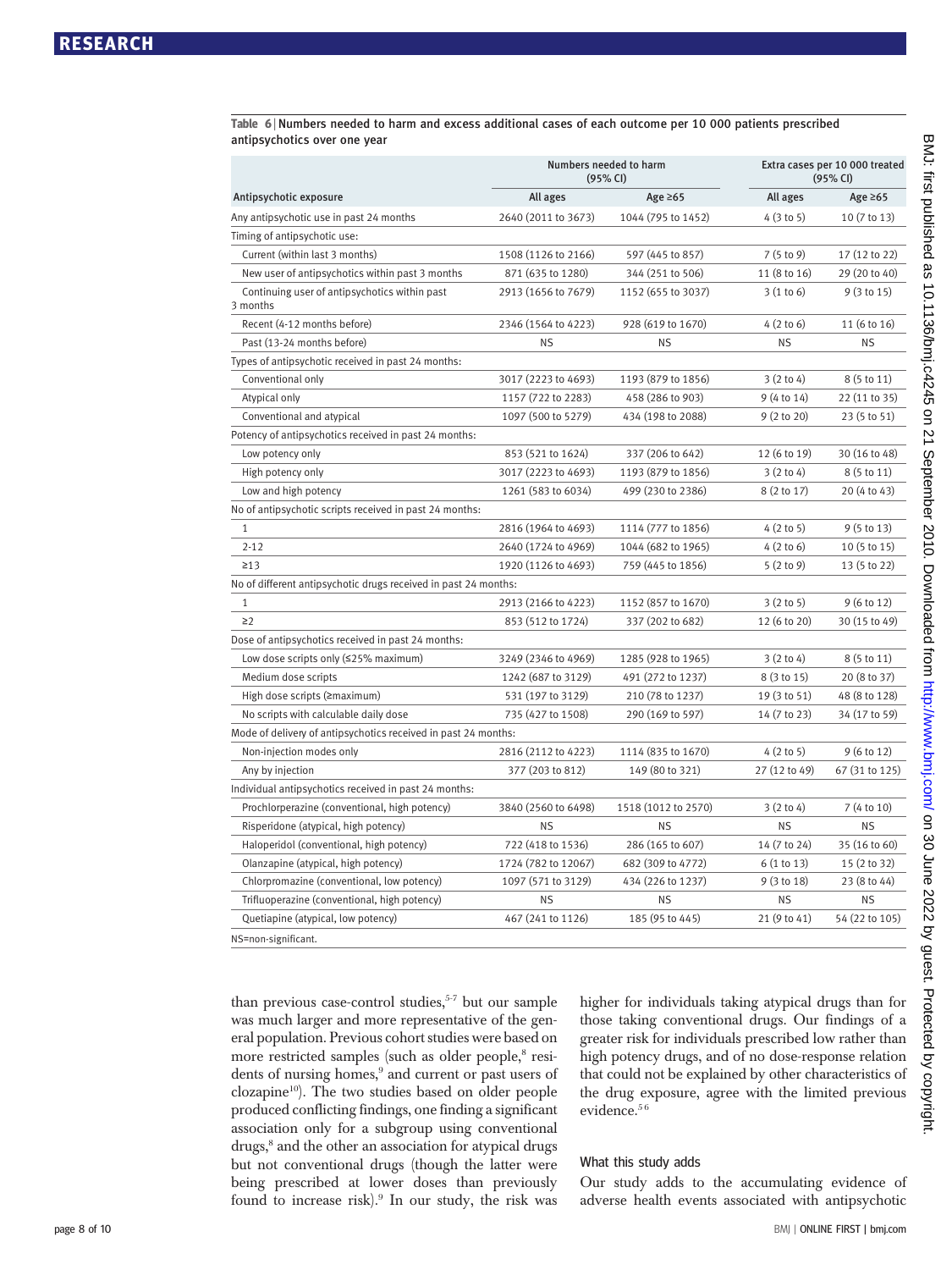#### WHAT IS ALREADY KNOWN ON THIS TOPIC

Antipsychotic drugs, some of which are also prescribed for nausea, vomiting, and vertigo, have been associated with an increased risk of venous thromboembolism

Previous studies have been small, restricted to certain population groups, or have not covered newer atypical antipsychotic drugs

#### WHAT THIS STUDY ADDS

In a large primary care population there was an association between use of antipsychotic drugs and risk of venous thromboembolism

The increased risk was more marked among new users and those prescribed atypical antipsychotic drugs

Though these findings add to the accumulating evidence of adverse health events associated with antipsychotic drugs, they should be confirmed with other data sources

> drugs. Recent studies have confirmed the significantly increased risks of serious events and mortality among people with dementia who are treated for behavioural problems with these drugs.<sup>2627</sup> Nearly all use of antipsychotics in the primary care population we studied was for conditions such as nausea, vomiting, and vertigo, implying that the message on potential risk could have important implications for general practice. An increased risk of stroke associated with antipsychotics has recently been confirmed in primary care patients.<sup>28</sup> Our findings would need to be replicated on another database before changes in clinical practice can be recommended, and larger numbers would be required to estimate the risks associated with individual antipsychotics. A study such as a self controlled case series analysis, which controls for all known and unknown confounders provided they are constant over time, $29$ would strengthen the evidence we found.<sup>29</sup>

> If other studies replicate these findings, antipsychotic drugs should be used more cautiously for nausea and agitation, etc, especially among patients at high risk of thromboembolism. Patients need information on the balance of risks and benefits of these drugs before they start treatment. To achieve this, we need new algorithms designed to estimate a patient's absolute risk of thromboembolism that take account of individual level factors such as age, sex, deprivation, smoking, comorbidities, and concurrent drugs. These can then be used to explain the likely risk-benefit ratio to patients considering antipsychotic treatment as well as to identify those at highest risk who are likely to need closer monitoring or interventions to reduce their level of risk.

We acknowledge the contribution of EMIS and EMIS practices contributing to the QResearch database.

Contributors: CP contributed to the design, reviewed the literature, undertook the primary analysis, contributed to the interpretation, and wrote the first and subsequent drafts of the paper. CC contributed to the development of the protocol, design and analysis, and interpretation and drafting of the paper. JH-C initiated the study, contributed to the design, obtained approvals, prepared the data, and checked and added to the analysis, interpretation, and drafting of the paper. All authors approved the final draft of the paper originally submitted to the BMJ. JH-C and CC approved the final draft of the paper revised after referees' comments as CP had retired. JH-C is guarantor.

**Funding:** This research received no specific grant from any funding agency in the public, commercial, or not-for-profit sectors.

Competing interests: All authors have completed the Unified Competing Interest form at www.icmje.org/coi\_disclosure.pdf (available on request from the corresponding author) and declare no support from any organisation for the submitted work. JHC is codirector of QResearch, a not-for-profit organisation that is a joint partnership between the University of Nottingham and EMIS. EMIS is the leading supplier of IT for 60% of UK general practices. This work and any views expressed within it are solely those of the co-authors and not of any affiliated bodies or organisations.

Ethical approval: The proposal was approved by the Trent multicentre research ethics committee.

Data sharing: The patient level data from the QResearch are specifically licensed according to its governance framework. See www.qresearch.org for further details. The Read codes groups used are available from the authors on request.

- 1 Kyrle PA, Eichinger S. Deep vein thrombosis. Lancet 2005;365:1163-74.
- 2 Heit JA, Silverstein MD, Mohr DN, Petterson TM, O'Fallon WM, Melton LJ, 3rd. Predictors of survival after deep vein thrombosis and pulmonary embolism: a population-based, cohort study. Arch Intern Med 1999;159:445-53.
- 3 Prandoni P, Lensing AW, Cogo A, Cuppini S, Villalta S, Carta M, et al. The long-term clinical course of acute deep venous thrombosis. Ann Intern Med 1996;125:1-7.
- 4 Mohr DN, Silverstein MD, Heit JA, Petterson TM, O'Fallon WM, Melton LJ. The venous stasis syndrome after deep venous thrombosis or pulmonary embolism: a population-based study. Mayo Clin Proc 2000;75:1249-56.
- 5 Zornberg G, Jick H. Antipsychotic drug use and risk of first-time idiopathic venous thromboembolism: a case-control study. Lancet 2000;356:1219-23.
- 6 Parkin L, Skegg D, Herbison G, Paul C. Psychotropic drugs and fatal pulmonary embolism. Pharmacoepidemiol Drug Saf 2003;12:647-52.
- Lacut K, Le Gal G, Couturaud F, Cornily G, Leroyer C, Mottier D, et al. Association between antipsychotic drugs, antidepressant drugs and venous thromboembolism: results from the EDITH case-control study. Fundam Clin Pharmacol 2007;21:643-50.
- Ray J, Mamdani M, Yeo E. Antipsychotic and antidepressant drug use in the elderly and the risk of venous thromboembolism. J Thromb Haemost 2002;88:205-9.
- Liperoti R, Pedone C, Lapane K, Mor V, Bernabei R, Gambassi G. Venous thrombo-embolism among elderly patients treated with atypical and conventional antipsychotic agents. Arch Intern Med 2005;165:2677-82.
- 10 Walker A, Lanza L, Arellano F, Rothman K. Mortality in current and former users of clozapine. Epidemiology 1997;8:671-7.
- 11 Hagg S, Spigset O. Antipsychotic-induced venous thromboembolism. CNS Drugs 2002;16:765-76.
- 12 Hammersley V, Hippisley-Cox J, Wilson A, Pringle M. A comparison of research general practices and their patients with other practices cross sectional survey in Trent. Br J Gen Pract 2002;52:463-8.
- 13 Nazareth I, King M, Haines A, Ranger L, Myers S. Accuracy of diagnosis of psychosis in general practice computer system. BMJ 1993;307:32-4.
- 14 Lawrenson R, Todd JC, Leydon GM, Williams TJ, Farmer RD. Validation of the diagnosis of venous thrombo-embolism in general practice database studies. Br J Clin Pharmacol 2000;49:591-6.
- 15 Heit JA. The epidemiology of venous thrombo-embolism in the community: implications for prevention and management. J Thromb Thrombolysis 2006;21:23-9.
- 16 Motykie GD, Zebala LP, Caprini JA, Lee CE, Arcelus JI, Reyna JJ, et al. A guide to venous thrombo-embolism risk factor assessment. J Thromb Thrombolysis 2000;9:253-62.
- 17 Rosendaal FR, Van Hylckama Vlieg A, Tanis BC, Helmerhorst FM. Estrogens, progestogens and thrombosis. J Thromb Haemostasis 2003;1:1371-80.
- 18 Meier CR, Jick H. Tamoxifen and risk of idiopathic venous thromboembolism. Br J Clin Pharmacol 1998;45:608-12.
- 19 Royston P. Multiple imputation of missing values: update of ice. Stata J 2005;5:527-36.
- 20 Jick H, Jick SS, Derby LE. Validation of information recorded on general practitioner based computerised data resource in the United Kingdom. BMJ 1991;302:766-8.
- 21 Majeed A. Sources, uses, strengths and limitations of data collected in primary care in England. Health Stat Q 2004;21:5-14.
- 22 Jick H, Jick SS, Gurewich V, Myers MW, Vasilakis C. Risk of idiopathic cardiovascular death and nonfatal venous thrombo-embolism in